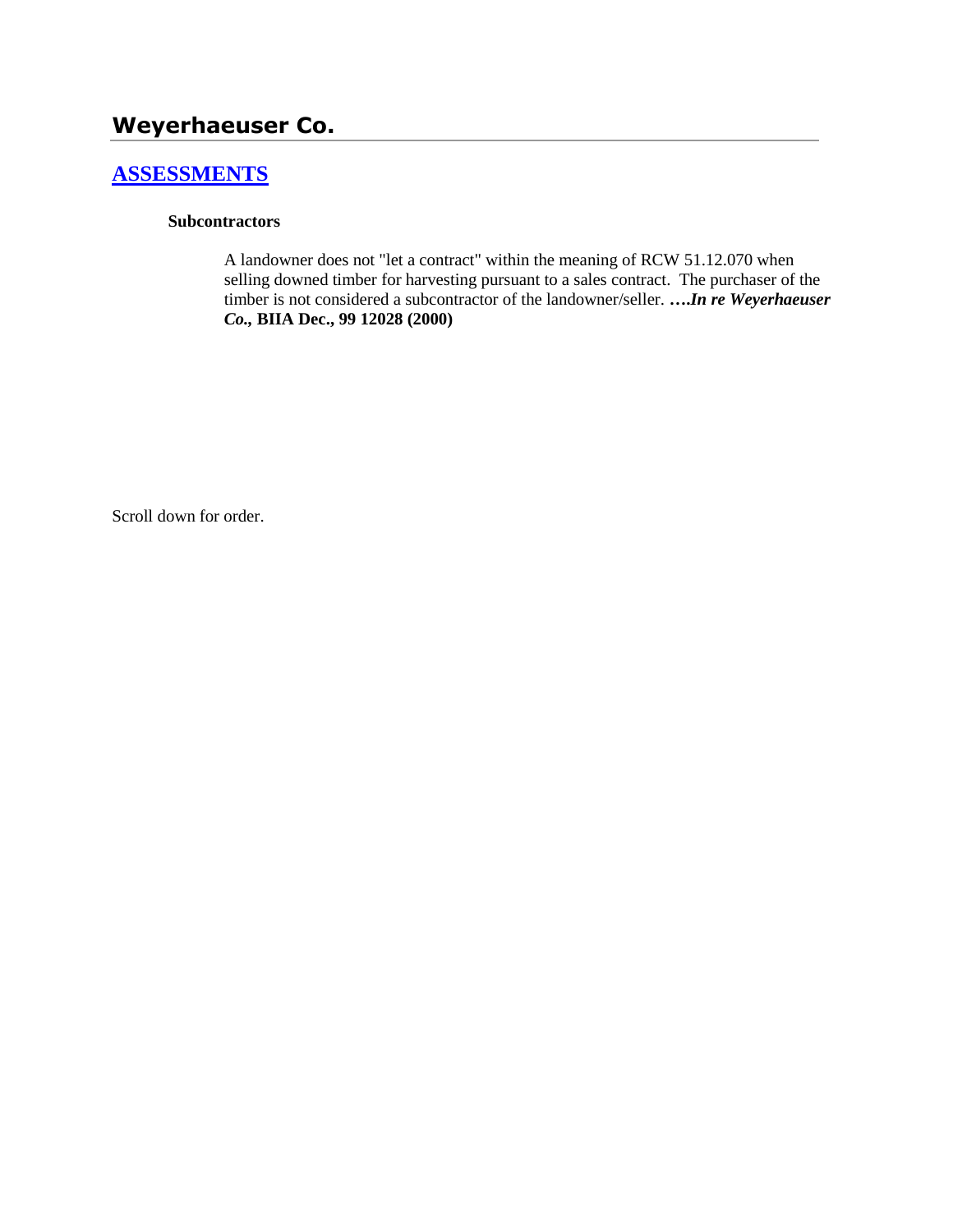## **BEFORE THE BOARD OF INDUSTRIAL INSURANCE APPEALS STATE OF WASHINGTON**

 **IN RE: WEYERHAEUSER CO. ) DOCKET NO. 99 12028 ) FIRM NO. 700,001-00 ) DECISION AND ORDER**  APPEARANCES: Firm, Weyerhaeuser Co., by Helmut Wallenfels Department of Labor and Industries, by The Office of the Attorney General, per James S. Johnson, Assistant The firm, Weyerhaeuser Co., filed an appeal with the Board of Industrial Insurance Appeals on February 25, 1999, from an order of the Department of Labor and Industries dated February 10, 1999. The order found that Martin S. Rodriguez owed the Department \$60,564 for the first quarter of 1997 through the second quarter of 1998, while working on a contract with Weyerhaeuser Co., and per RCW 51.12.070, found that Weyerhaeuser Co. is responsible for paying these premiums to the state accident fund. **REVERSED AND REMANDED. DECISION** Pursuant to RCW 51.52.104 and RCW 51.52.106, this matter is before the Board for review and decision on a timely Petition for Review filed by the firm to a Proposed Decision and Order issued on December 27, 1999, in which the order of the Department dated February 10, 1999, was reversed and remanded to the Department with direction to find that Weyerhaeuser Co. is responsible for paying premiums in the amount of \$40,487.78 for the third quarter of 1997 through the second quarter of 1998 because of their contract with Martin S. Rodriguez. The Board has reviewed the evidentiary rulings in the record of proceedings and finds that no prejudicial error was committed and the rulings are affirmed.

We grant review of the Proposed Decision and Order because we disagree with the determination that the contract for sale of fallen cedar entered into between Weyerhaeuser Co. and

3/20/00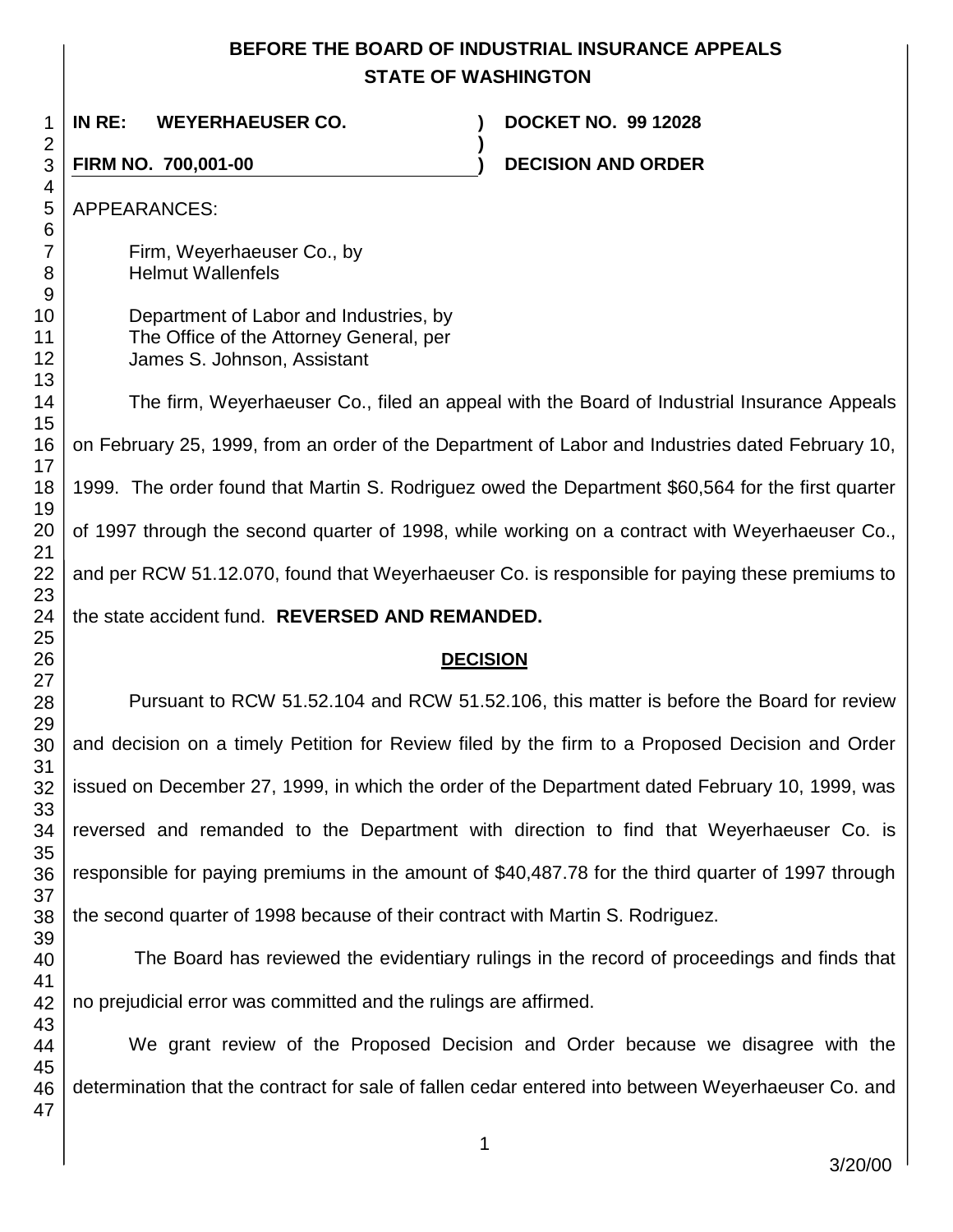Martin S. Rodriguez is subject to the indemnity provisions of RCW 51.12.070. A brief review of the facts will illustrate the basis for our conclusion.

of downed cedar on Weyerhaeuser Co. land. Exhibit Nos. 1 and 2. Pursuant to the contracts, Rodriguez paid Weyerhaeuser Co. a substantial deposit towards the sale price and a stumpage fee per cord foot, taking title to the timber before it left the Weyerhaeuser Co. land. Rodriguez provided his own laborers and bore the cost of transporting the timber by helicopter. Weyerhaeuser Co. provided scaling service at a fee, which varied by the amount harvested per day and which was waived if the daily harvest exceeded 40 cords. The sales contract required Rodriguez's operation to be fully licensed and insured, but Weyerhaeuser Co. did not verify the existence of workers' compensation coverage.

In the course of the salvage operation, one of Rodriguez's employees was killed. The fatality led to an audit that revealed that Rodriguez had not secured workers' compensation coverage. The Department assessed \$60,564 in premiums and assessments against Rodriguez and then billed Weyerhaeuser Co. for that amount pursuant to the provisions of RCW 51.12.070, which states in

> The provisions of this title shall apply to all work done by contract; the person, firm, or corporation who lets a contract for such work shall be responsible primarily and directly for all premiums upon the work. The contractor and any subcontractor shall be subject to the provisions of this title and the person, firm, or corporation letting the contract shall be entitled to collect from the contractor the full amount payable in premiums and the contractor in turn shall be entitled to collect from the subcontractor his proportionate amount of the payment.

The Department relies on this statute along with the decisions in *Littlejohn Construction v. Department of Labor & Indus.*, 74 Wn. App. 420 (1994) and *In re Sylvia Reforestation, Inc.*, BIIA Dec., 93 5150 (1999) as authority to assess Weyerhaeuser Co. for Mr. Rodriguez's debt. It is the Department's position that, despite the sales language in Exhibit Nos. 1 and 2, Weyerhaeuser Co.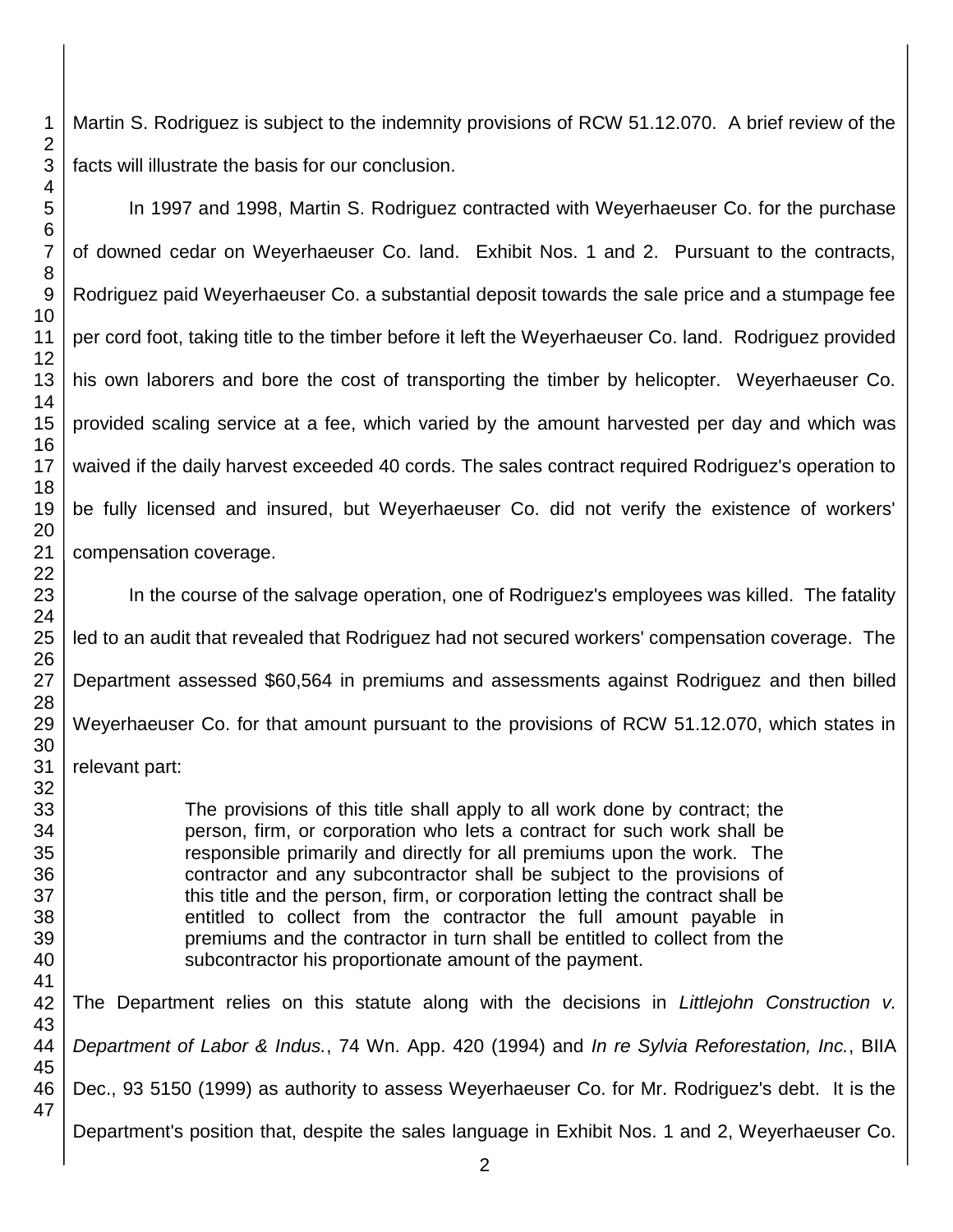stood in the position of general contractor for the cedar harvesting operations performed by Rodriguez.

The hearing judge upheld the Department's assessment against Weyerhaeuser Co. on the basis that the timber sales contract entered into between Rodriguez and Weyerhaeuser Co. was essentially the same as a cedar salvage contract. While there is testimony from the Department's witnesses that the sales contract resembles a cedar salvage contract, the Department did not introduce such a contract into the record. Nor did the Department offer a persuasive explanation of why a cedar salvage contract necessarily creates liability for the landowner under RCW 51.12.070.

Department auditor Sharon Stockton testified that cedar salvage contracts are purchases of "the right to harvest." She testified that she determined Weyerhaeuser Co. was the primary contractor relative to Rodriguez's salvage operation because the sales contract differed from a typical cedar salvage contract only to the extent that Rodriguez paid a per cord price rather than a flat fee for the downed timber. She did not comment on the fact that the Rodriguez contract actually vested title to the timber in the purchaser. However, she did testify that even in a typical cedar salvage operation **the salvager pays the landowner** rather than the landowner paying the salvager. This arrangement is the reverse of that found in the ordinary contractor-subcontractor relationship. This difference is significant in terms of how the language of RCW 51.12.070 has been interpreted by the Washington Court of Appeals. In *Littlejohn Construction v. Department of Labor & Indus.,* 74 Wn. App. 420, 426-427 (1994), the court referenced *Black's Law Dictionary* and arrived at the following definition of "lets a contract":

> To award to one of several persons, who have submitted proposals (bids) therefor, the contract for erecting public works or doing some part of the work . . ., or rendering some other service . . . for a stipulated compensation.<sup>1</sup>

l The court notes that the reference to "public works" is not determinative as to the scope of the definition in the context of RCW 51.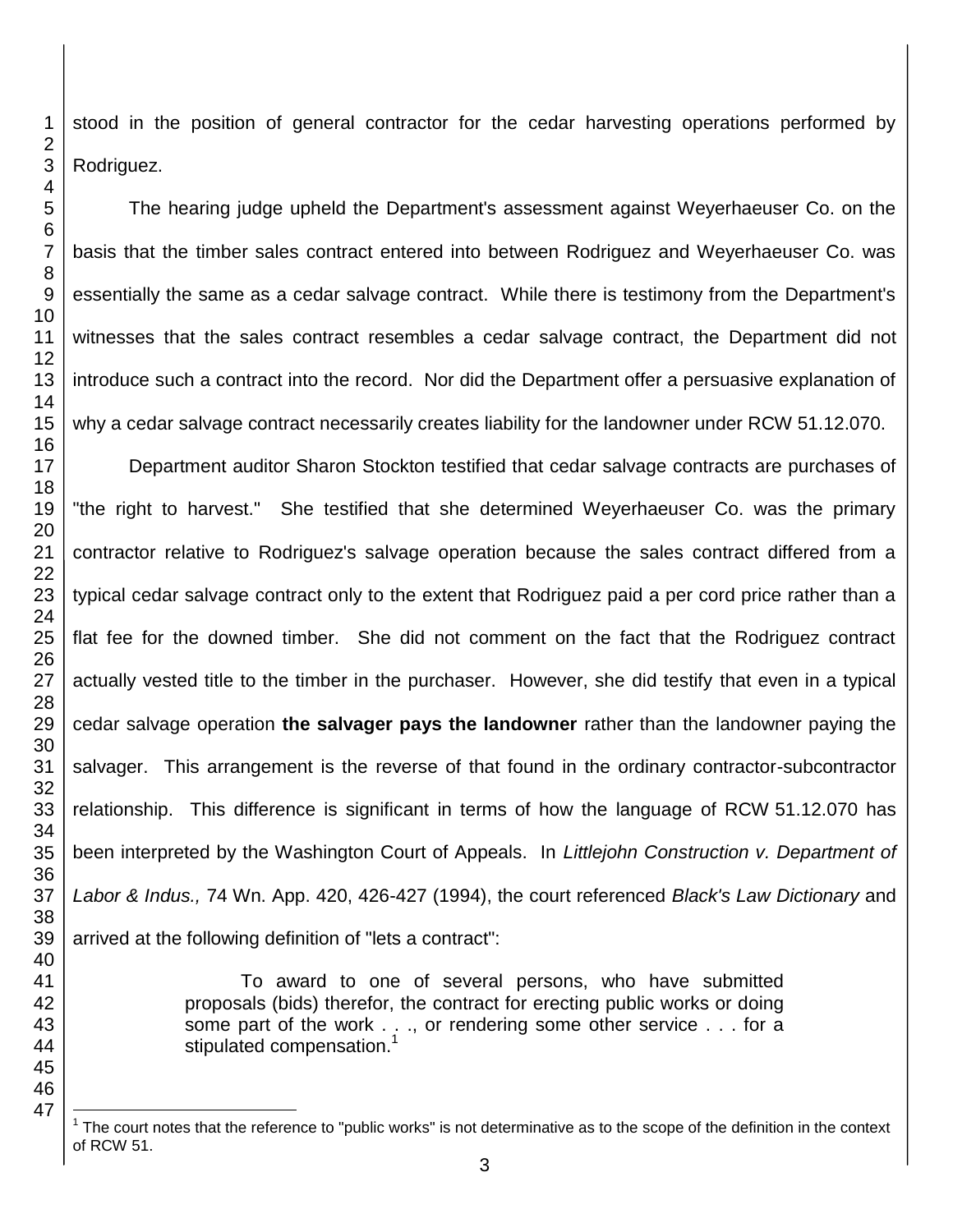The court goes on to say in its own words, "Essentially, 'to let' means to select a contractor."

Rodriguez's contract with Weyerhaeuser Co. is specifically a contract for the sale of goods (timber) in merchantable condition with compensation passing **to** Weyerhaeuser Co. as the seller **from** Rodriguez as the buyer. In a contract for services or work to be performed by a contractor, the compensation flows to the contractor to whom the work has been awarded. We think the analogy raised by the employer in its Petition for Review is apt. Although the hazard is unquestionably greater, the sale of downed timber in this case is essentially the same as any "U-Pick" berry operation. The purchaser agrees in advance to pay a fee to harvest merchantable goods and pays for them on the way off the property. We would not consider the berry pickers subcontractors of the landowner. No more is Rodriguez a subcontractor of Weyerhaeuser Co. under the provisions of the sales contract.

Weyerhaeuser Co. met its burden of establishing that, with respect to the timber sales contracts with Rodriguez, it was not a contractor in the sense of RCW 51.12.070. The Department order of February 10, 1999, is incorrect and should be reversed.

### **FINDINGS OF FACT**

1. On August 27, 1998, the Department of Labor and Industries issued a Notice and Order of Assessment to Martin S. Rodriguez alleging taxes due and owing to the state accident fund in the amount of \$89,931.17 for the second quarter of 1996 through the second quarter of 1998. On October 5, 1998, a judgment was rendered by the Grays Harbor Superior Court finding that the August 27, 1998 Notice and Order of Assessment became final, and the employer was ordered to pay \$94,048.99. This amount included penalties, interest, and fees. On February 10, 1999, the Department issued a notice to Weyerhaeuser Co. that found that Martin S. Rodriguez owed the Department \$60,564 for the first quarter of 1997 through the second quarter of 1998 while working on a contract with Weyerhaeuser Co., and per RCW 51.12.070 that Weyerhaeuser Co. was responsible for paying these premiums to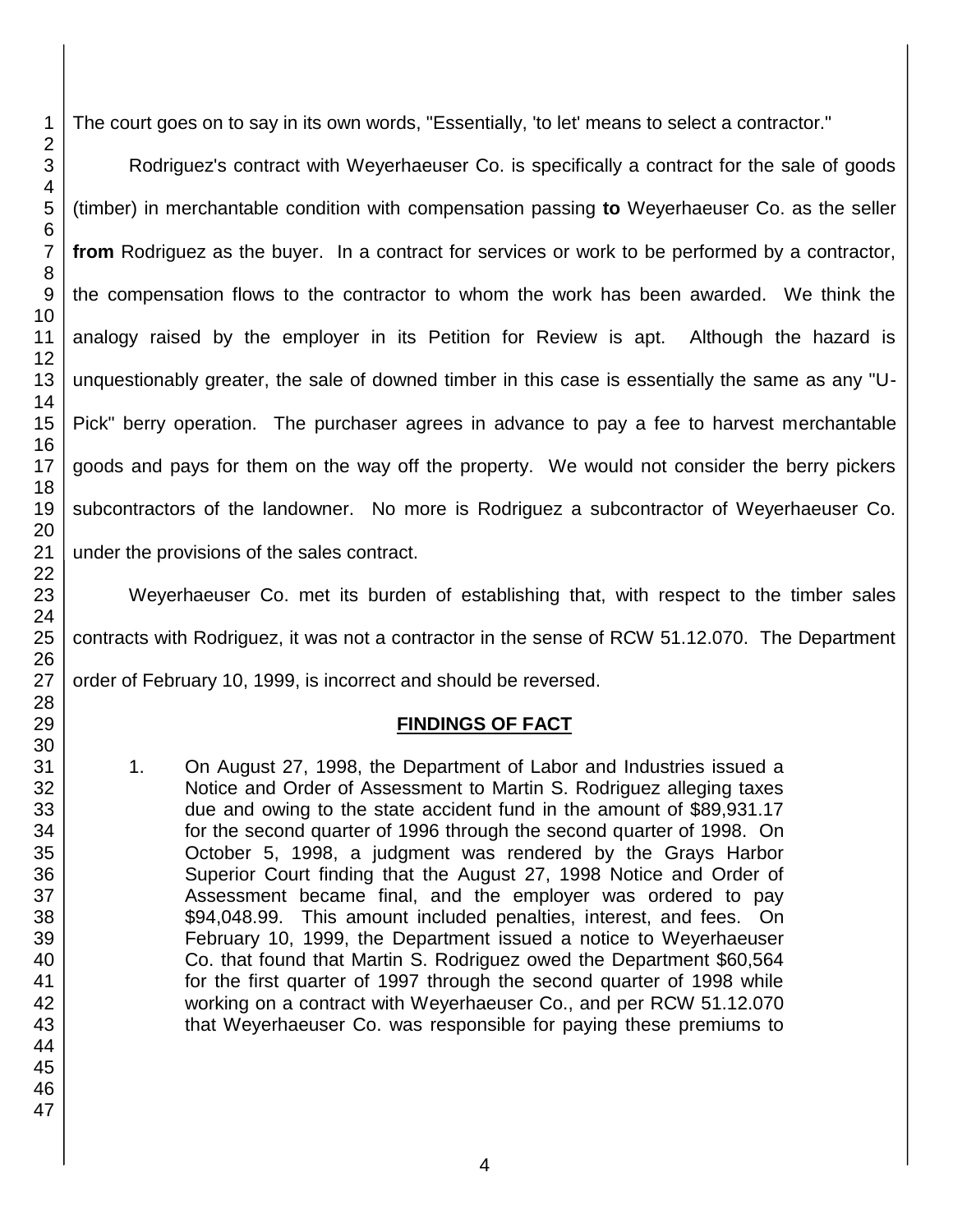the state accident fund. On February 25, 1999, the Board of Industrial Insurance Appeals received the firm's appeal from the February 10, 1999 order and it was assigned Docket No. 99 12028.

- 2. On July 23, 1997 and again on January 1, 1998, Weyerhaeuser Co. as seller and Martin S. Rodriguez as purchaser entered into contracts for the sale of downed timber on Weyerhaeuser Co. land. Pursuant to the contract, Rodriguez paid Weyerhaeuser Co. a substantial deposit towards the sale price and a stumpage fee per cord foot, taking title to the timber before it left the Weyerhaeuser Co. land.
- 3. Rodriguez provided his own laborers and bore the cost of transporting the timber by helicopter. Weyerhaeuser Co. provided scaling service at a fee, which varied by the amount harvested per day and which was waived if the daily harvest exceeded 40 cords.
- 4. Rodriguez harvested the timber that was the subject of the sales contracts beginning in the third quarter of 1997 and continuing through the second quarter of 1998.
- 5. Rodriguez and Weyerhaeuser Co. had no business dealings in the first and second quarters of 1997.

## **CONCLUSIONS OF LAW**

- 1. The Board of Industrial Insurance Appeals has jurisdiction over the parties and the subject matter of this appeal.
- 2. In selling downed timber to Martin Rodriguez, pursuant to the sales contracts entered into on July 23, 1997 and again on January 1, 1998, Weyerhaeuser Co. did not let a contract within the meaning of RCW 51.12.070. Therefore, Weyerhaeuser Co. is not responsible primarily and directly for all premiums upon the work performed by Martin Rodriguez.
- 3. The February 10, 1999 order of the Department of Labor and Industries is incorrect and is reversed. This claim is remanded to the Department with direction to issue a further order absolving Weyerhaeuser Co. of any and all responsibility for paying premiums in the amount of \$40,487.78 assessed against Martin S. Rodriguez in connection with the